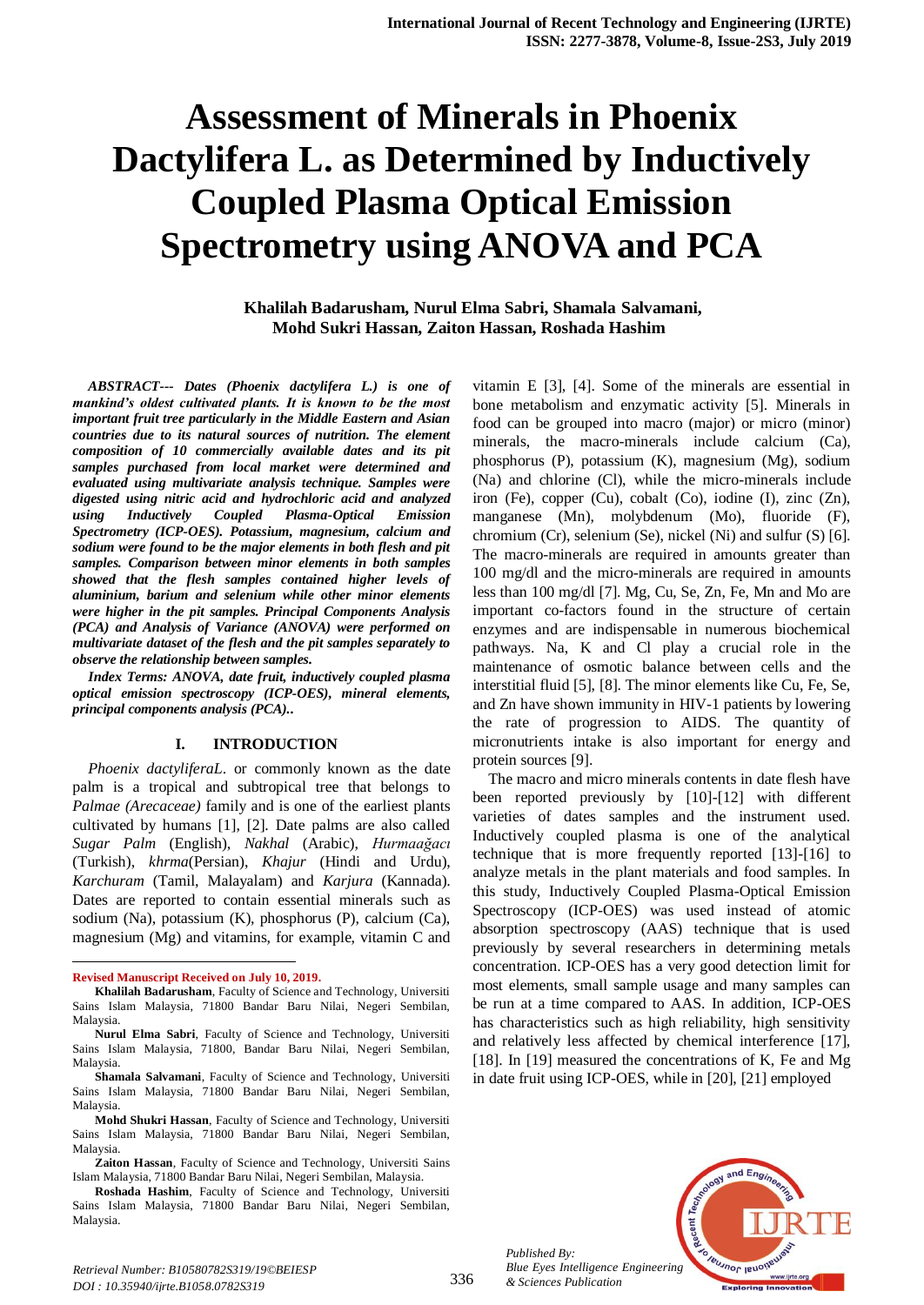ICP-OES to determine the mineral profile of date fruits and seeds, respectively in Saudi Arabia. Different techniques and methods were used in mineral determination with different dates samples, however, only a few varieties have been investigated so far and very little information has been published particularly on dates which are available in Malaysia markets.

In elemental analysis, the results obtained are in multivariate dataset which are huge and complex. Previous works on date samples used basic statistic to analyze their data, whereas in this study, one way-Analysis of Variance (ANOVA) and Principal Components Analysis (PCA) were used to evaluate the obtained data. PCA is a multivariate data analysis technique for evaluation and characterization of complex analytical data [22]. In [23] applied PCA to evaluate the minerals content of 50 Chinese medicinal herbs after acid digestion using flame AAS. In [24] determined the differences between the minerals of Zhongning wolfberry among the regions using PCA and Linear Discriminant Analysis (LDA). Furthermore, PCA combined with cluster analysis are useful tools to classify mineral content as shown by [25] for fruit juices and nectars according to fruit type and the geographical origin; and in [26] for minerals and heavy metals contents in raw honeys from four different bee species to distinguish the honeys by its species using AAS and inductively coupled plasma-mass spectrometry (ICP-MS), respectively. PCA has also been successfully used in differentiating different grape cultivars [27] and the peel, pulp and seed of *Passifloraedulis f. flavicarpa*and *Passifloracincinnata* cultivated in Bahia state, Brazil based on their mineral contents [28].

In Malaysia, dates are more desired fruit during the Ramadan month when Muslim performing their fast. The fruit also consumed by many people regardless of race and religion. Prices differ by the types and grades of dates. Suppliers in Malaysia usually import dates in bulk, repack into small packaging and market them under different names and prices. Unfortunately, the contents of only several elements such as K, Ca, Mg and Fe are labeled while information of other major and minor elements in dates is not included. Hence, this study was conducted to measure the elements composition in a variety of dates (and their pits) available in Malaysia markets using ICP-OES. ANOVA and PCA analyses provide information that will reveal the differences between the varieties of dates and thus allow a more informed decision among Malaysian consumers in their selection of dates based on the quality. The dates pits were also included in this study since they are used as mineral sources in animal feeds or turned into non caffeinated coffee*.*

# **II. MATERIALS AND METHODS**

#### *Chemical Reagents and Solutions*

All chemical reagents were of analytical grade. Ultrapure water (18.2 MΩ.cm<sup>-1</sup>) from a Milli-Q system (Millipore, MA, USA) was used to prepare all the solutions. Stock solutions of the elements; Aluminium (Al), Barium (Ba), Calcium (Ca), Copper (Cu), Iron (Fe), Potassium (K), Magnesium (Mg), Manganese (Mn), Sodium(Na), Nickel (Ni), Lead (Pb), Zinc  $(Zn)$ , Selenium (Se) (1000 mg. $L^{-1}$ ,

Merck, Darmstadt, Germany) were used to prepare working standard solutions by dilution with 1% (v/v) nitric acid. All laboratories glassware used were immersed in 10% v/v of nitric acid solution for 12hr for decontamination prior to use and then rinsed several times with deionized water. Nitric acid (65% v/v, Merck, Darmstadt, Germany) and hydrochloric acid (65% v/v), were used for acid digestion.

# *Instrumentation*

ICP-OES model Optima 4300DV (PerkinElmer Inc., USA) was used with axial viewing for determination of elemental composition. The ICP-OES was set-up with the following conditions:

| <b>RF</b> Power      | : 1300 Watt                  |
|----------------------|------------------------------|
| Plasma gas rate (Ar) | $: 8.0$ Lmin <sup>-1</sup>   |
| Auxiliary gas rate   | $: 0.2$ L min <sup>-1</sup>  |
| Nebulizer gas rate   | : $0.55$ L min <sup>-1</sup> |
| Pump flow rate       | : $1.5$ mL min <sup>-1</sup> |

## *Sample Preparation*

Ten samples of imported date fruits (Ajwa, Medjool, Mariami, Sunsweet, Nourina, Mabroom, Khudry, Sunseed, Degletnour and Mesir) were purchased from a local supermarket. The samples were stored in refrigerated bags to prevent the proliferation of fungi and bacteria. Samples were washed several times with deionized water to remove any impurities and then oven dried at  $50^{\circ}$ C for 1 hour. All the samples were blended using a, 2 speed, 230V/50Hz, 1L of Waring blender (National, Japan) to homogenize the samples.

#### *Ash and Elements Determination*

The samples (approximately 2.0 g) were dried in the oven (Binder, FisherScientific, Malaysia) at 115°C for 1 hour. They were placed in a muffle furnace (Carbolite, England) at 550°C for 24 hours. The ash samples were taken from the furnace and allowed to cool in desiccators provided with a desiccant agent. After cooling, the samples were weighed and replaced in the oven until the differences between two successive weightings were not exceeded  $\pm$  0.001 g. Acid digestion method was used to determine elements constituents. Each sample (2.0 g) was digested with a mixture of  $HNO<sub>3</sub>$  (0.1 M, 20 mL) and HCl (6 M, 5 mL) at the room temperature  $(25^{\circ}C)$  [29], [30]. The solution was subsequently transferred to a 50 mL volumetric flask and diluted with deionized water. The amounts of elements were analyzed using an ICP-OES. The analysis was performed in triplicate and the results were presented in mean value  $\pm$ standard deviation.

The concentration (C) of the metal in the test sample was then calculated using the following formula:

$$
C = \frac{(a-b)xV}{m} \cdot df \qquad (1)
$$



*Published By:*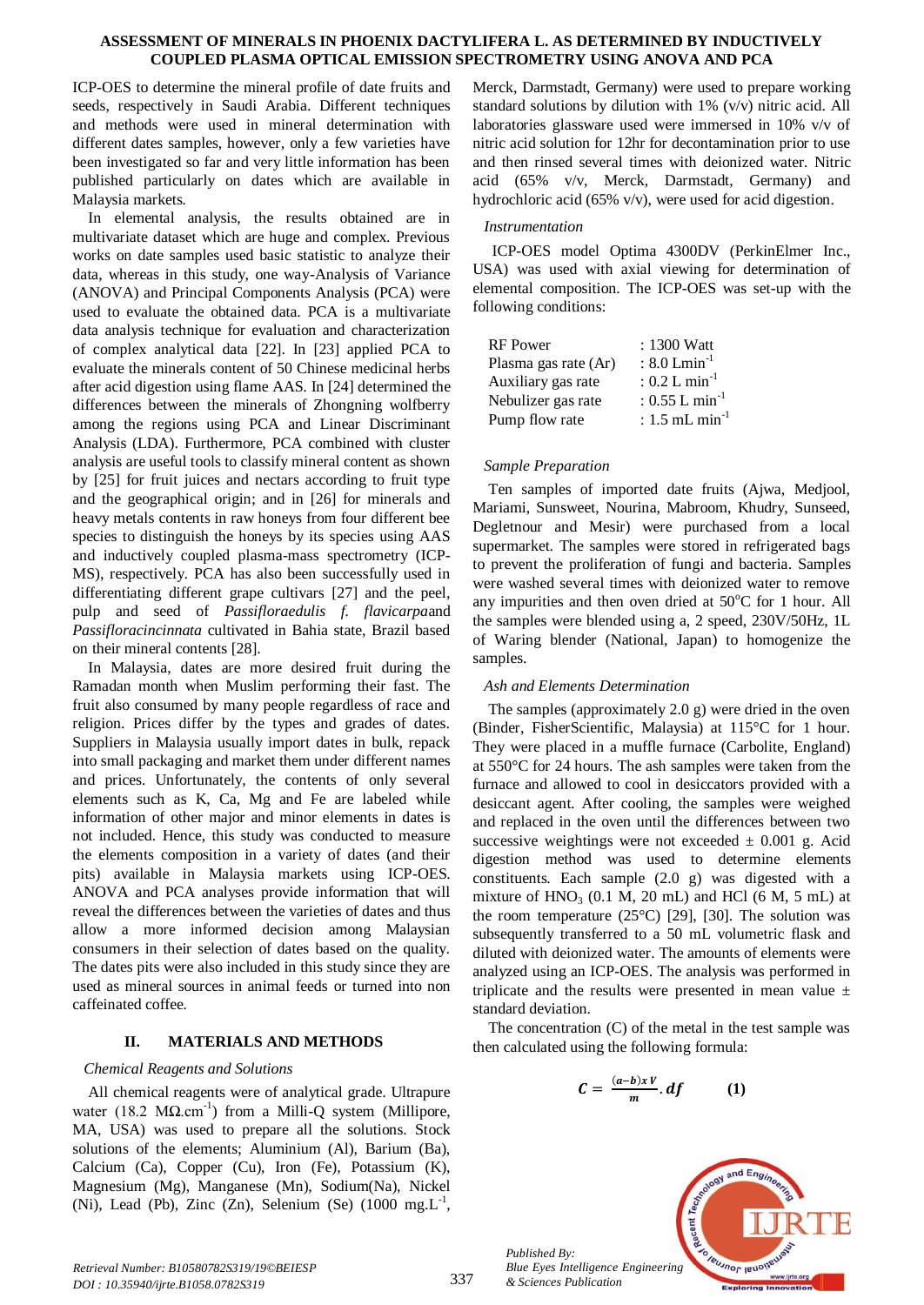where *C* means concentration of elements in the test sample  $(mg/kg)$ ,  $a =$  concentration in the experiment solution (mg/mL),  $b =$  mean concentration in the blank solutions (mg/mL),  $V =$  volume of the experiment solution (mL),  $m =$  weight of the test portion (g) and  $df =$  dilution factor.

#### *Data Analysis*

Significance between elements was tested with one way ANOVA using Minitab statistical software (Version 16, Minitab Inc., USA). Differences among means were considered significant at p < 0.05. Multivariate data of major and minor elements in dates-flesh and dates-pits (triplicates samples) were mean-normalized using Microsoft Excel 2007. Exploratory analysis technique using PCA was performed on the normalized data matrix using Unscrambler 10.3 (CAMO software AS, Oslo, Norway) to identify the relationship between samples studied and its elements content in scores and loadings plots.

# **III. RESULTS AND DISCUSSION**

#### *A. Analysis of Variance (ANOVA)*

ANOVA by one way technique on dataset of ICP-OES showed significant differences among samples in dates-flesh and dates-pits.

#### *B. Dates-Flesh*

The major and minor elements of ten varieties of dateflesh samples are presented in Table 1. The results showed significant ( $p$ < 0.05) differences among several of the 10 varieties.

#### *C. Major Elements*

The content of each sample in Table 1 showed that K, Ca, Mg and Na are higher (95 mg/kg-5623 mg/kg) than other components hence considered as the major elements while Al, Ba, Cu, Fe, Mn, Ni, Pb, Zn and Se were grouped as minor elements (less than 52 mg/kg), except for Al where the maximum value was 105.8 mg/kg in Ajwa date. Pb and Cd were the main heavy metals in dates due to rapidly increasing population in urban areas led to anthropogenic activities and fossil fuel combustion. Emissions from road traffic that uses fossil fuel, industry, agriculture, sewage sludge, and waste incineration are the chief sources of air pollution [31], [32]. The maximum permitted metals contaminant in fruit products in Malaysian Food Act 1983 are Pb  $(2 \text{ mg/kg})$ , Cd  $(1 \text{ mg/kg})$ , As  $(1 \text{ mg/kg})$ , Hg  $(0.05$ mg/kg) and Sb (1 mg/kg) and therefore the levels of Pb in date-flesh (0.090 mg/kg-0.534 mg/kg) is within the permissible limit. K content of the samples was between 2823 mg/kg to 5623 mg/kg, with the highest value recorded for Mabroom, and the lowest was observed in Medjool. The wide range of K was similar to those reported by [33] in the range of 3500 mg/kg to 7500 mg/kg in dates from different varieties. K is known as an essential nutrient in maintaining the nervous system [29]. Lack of K in body may lead to hypokalemia and causes elevation in blood pressure [34]. Mg concentration of Nourina, Mesir, Mariami and Medjool was in the range of 507 mg/kg to 530 mg/kg higher than those recorded for other samples that ranged from 336 mg/kg to 493 mg/kg. Sunsweet dates registered the lowest content of Mg (336 mg/kg). The evaluated Mg concentration of the date samples was within the range and comparable to the Mg content in date fruits from different origins as reported by others. In [29] reported the concentration of Mg in dates was 480 mg/kg to 530 mg/kg; in [33] mentioned that the Mg concentration of their date samples was 262 mg/kg to 2250 mg/kg, while in [35] reported Mg concentration of 560 mg/kg to 600 mg/kg. Variability in Ca concentration among the date samples was recorded with values ranging from 343 mg/kg to 870 mg/kg. Ajwa dates recorded highest Ca concentration (870 mg/kg) followed by Mariami dates (707 mg/kg). The lowest Ca content was recorded for Mesir date (343 mg/kg). The Ca concentration of the studied dates was comparable to the dates from previous studies. In [33] reported Ca concentration of 249 mg/kg to 1100 mg/kg. In 29] reported Ca concentration of 480 mg/kg to 530 mg/kg, while in [36] reported Ca concentration of 12 mg/kg to 800 mg/kg. In contrast, higher concentration of Ca in dates was recorded by [19] with values 1230 mg/kg to 1870 mg/kg and in [35] reported Ca concentration of 1330 mg/kg to 2070 mg/kg for dates from different countries. Ca works together with Mg and help in bone development and energy metabolism [19]. Na concentration of 10 samples was in the range between 95 mg/kg for Khudry to 473 mg/kg for Ajwa dates. People who are suffering from hypertension are advisable to consume dates due to its high K and low Na content.

# *D. Minor Elements*

Limited information reported on the Al content in date fruit, which it can be described as a heavy metal. Trace elements and heavy metals have certain health benefits at lower concentrations, but at higher levels, they can be toxic and pose health risks [14]. The European Food Safety Authority (EFSA) has established for the lifelong intake of Al at a tolerable weekly intake (TWI) of 1 mg/kg body weight [36]. Al was detected present in the samples in the range of 16.5 mg/kg to 106 mg/kg. Ajwa dates were recorded to contain 106 mg/kg and significantly  $(p<0.05)$ higher than other dates samples. Medjool dates contain 51 mg/kg and Mariami contain 48 mg/kg of Al. Low Al concentration was recorded for Khudry (16.5 mg/kg) similar to that reported by [37] which was in the range of 15.2 mg/kg to 16.7 mg/kg. The Ba concentration of date samples ranged between 0.115 mg/kg to 0.86 mg/kg and Ajwa dates recorded significantly  $(p<0.05)$  high Ba content  $(0.86)$ mg/kg), while other samples were in the range between 0.115 mg/kg to 0.45 mg/kg. Ba compound is widely used in industrial application such as in the production of plastics, textile and rubber [38]. Ba can be found naturally in drinking water and food, usually at low levels but it is not considered to be an essential element for human health. In [39] reported maximum daily dietary intake of barium for adults as 0.72 mg/person. The concentration of Ba in date samples is within the permitted range as humans consume small amount of dates per day, example Ba content in 200 g of Ajwa dates is only 0.172 mg. Cu is vital for human body,



*Published By:*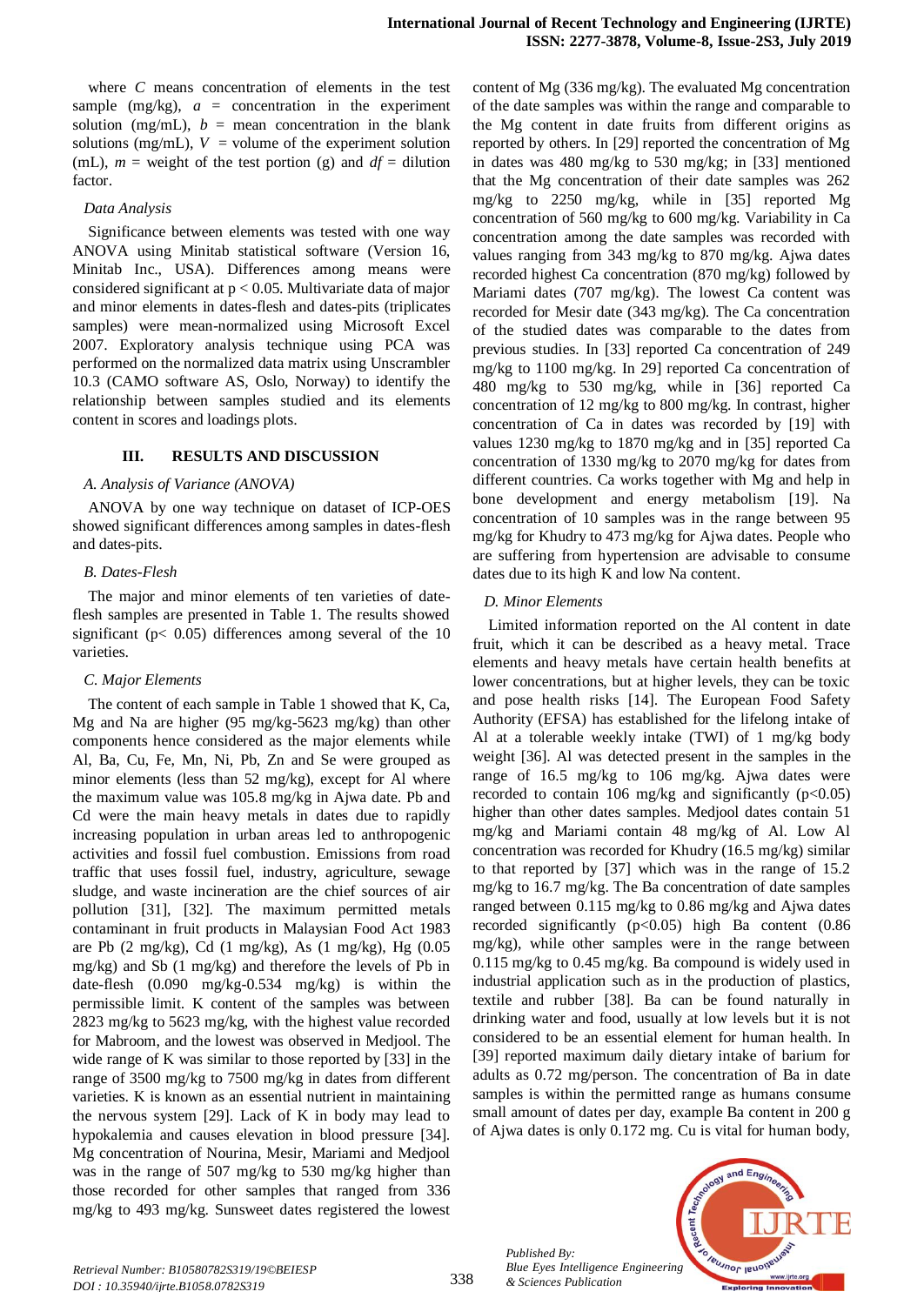especially for the nervous and cardiovascular systems. The obtained results was in the range value of 0.7 mg/kg-7.7 mg/kg and 2.7 mg/kg-7.9 mg/kg as reported by [33], [40] respectively, but higher levels was reported by [41] (12 mg/kg-727 mg/kg) and in [42] (8.9 mg/kg-18.6 mg/kg). Maximum concentration values in Cu were obtained in Medjool (6.23 mg/kg) and Khudry (5.88 mg/kg) samples,

while minimum concentrations of Cu were noted in DegletNour (1.86 mg/kg) and Mabroom (2.98 mg/kg) samples. The tolerable upper intake level for adults is 10 mg/day [43]. The concentration of Cu in date samples is within the permissible range. Iron deficiency is considered as the number one nutritional disorder in the world by the World Health Organization (WHO).

| Sample                   | Concentration of Dates (mg/kg)        |                                    |                                         |                                                                                    |                                                  |                                      |                                                                      |                                  |                                                               |                            |                                                  |                                                     |                                                                                    |                                    |                                               |                                           |                                                                                                                |                                                       |                                         |                                                                       |                                    |                                                                       |                                   |                                        |                                              |                                                           |
|--------------------------|---------------------------------------|------------------------------------|-----------------------------------------|------------------------------------------------------------------------------------|--------------------------------------------------|--------------------------------------|----------------------------------------------------------------------|----------------------------------|---------------------------------------------------------------|----------------------------|--------------------------------------------------|-----------------------------------------------------|------------------------------------------------------------------------------------|------------------------------------|-----------------------------------------------|-------------------------------------------|----------------------------------------------------------------------------------------------------------------|-------------------------------------------------------|-----------------------------------------|-----------------------------------------------------------------------|------------------------------------|-----------------------------------------------------------------------|-----------------------------------|----------------------------------------|----------------------------------------------|-----------------------------------------------------------|
|                          | Al                                    |                                    | Ba                                      |                                                                                    | Ca                                               |                                      | Cu                                                                   |                                  | Fe                                                            |                            | Mg                                               |                                                     | Mn                                                                                 |                                    | Na                                            |                                           | Ni                                                                                                             |                                                       | Pb                                      |                                                                       | Zn                                 |                                                                       | Se                                |                                        | K                                            |                                                           |
|                          | Flesh                                 | Pit                                | Flesh                                   | Pit                                                                                | Flesh                                            |                                      | Pit Flesh                                                            | Pit                              | Flesh                                                         | Pit                        | Flesh                                            | Pit                                                 | Flesh                                                                              | Pit                                | Flesh Pit                                     |                                           | Flesh                                                                                                          | Pit                                                   | Flesh                                   | Pit                                                                   | Flesh                              | Pits                                                                  | Flesh                             | Pit                                    | Flesh                                        | PPit                                                      |
| Sunsweet                 | $26.5^{\rm d}$<br>土<br>1.27           | 6.96 <sup>t</sup><br>$\pm$<br>0.80 | $0.259^{\circ}$<br>$\int_{\pm}$<br>0.05 | $0.139^{\rm b}$<br>$\pm 0.01$                                                      | $488^{\rm d}$<br>$\pm$<br>23.6<br>$\overline{5}$ | $\pm$                                | $186^{\rm f}$ 4.47 <sup>b</sup><br>土<br>1.96 1.03                    | 22.57<br>$\frac{d}{\pm}$<br>1.15 | $8.08^e$ ±<br>0.17                                            | 13.18<br>$b_{\pm}$<br>0.53 | 336<br>$\pm$<br>11.7<br>3                        | 557<br>$\pm$<br>16.1<br>3                           | $3.36^{b}$<br>土<br>0.87                                                            | 8.90 <sup>t</sup><br>土<br>0.13     | 123 <sup>ef</sup><br>$\pm$<br>0.60 5.52       | 137<br>$^{\rm d}$ $_{\pm}$                | $0.194$ <sup>fg</sup> 3.10 <sup>b</sup><br>$\pm 0.03 \pm 0.50$                                                 |                                                       | $0.484^{a}$<br>$^{\rm b}$ $\pm$<br>0.06 | 1.27 <sup>b</sup><br>$\pm$<br>$0.07$ 0.18                             | 3.28<br>$\pm$                      | 22.30<br>$^{d}$ $_{\pm}$<br>0.74                                      | 0.138<br>$a_{\pm}$<br>0.02        | <b>ND</b>                              | $3612^d$<br>$^e \pm$<br>57.8                 | $1249$ <sup>de</sup><br>$\pm$ 74.5                        |
| Nourina                  | $43.3^{bc}$<br>$\pm$<br>4.50          | $3.05^\circ$<br>$\pm$<br>0.46      | $0.356^{\rm b}$<br>$c_{\pm}$<br>0.04    | $0.131^{\rm b}$ 554 <sup>cd</sup> 208 <sup>d</sup> 4.31 <sup>b</sup><br>$\pm 0.03$ | $\pm$<br>0.69 5.75 0.17                          |                                      | $\pm$                                                                | $\pm 1.48^{\circ}$               | 12.39 <sup>e</sup> 10.56 <sup>cd</sup><br>$\pm 1.25$          | 12.32<br>$b_{\pm}$<br>1.23 | $507^{\circ}$<br>$\pm$<br>41.5<br>0              | 629 <sup>t</sup><br>$\pm$<br>35.0<br>$\overline{c}$ | $3.32^{b}$<br>$\pm$<br>0.27                                                        | $9.66^{\text{t}}$<br>$\pm$<br>0.57 | $247^\circ$<br>$\pm$<br>26.7                  | $113^{\circ}$<br>$\pm$<br>4.76            | $0.273^{\text{de}}\bigg 1.83^{\text{de}}\bigg ^{0.488^{\text{a}}}\bigg 0.67^{\text{d}}$<br>$\pm 0.02 \pm 0.27$ |                                                       | $^{\rm b}$ $\pm$<br>0.04                | 0.002 0.17                                                            | $3.28^{\circ}$<br>$\pm$            | 13.41<br>$^e\pm$<br>0.82                                              | <b>ND</b>                         | <b>ND</b>                              | $5185^{\circ}$<br>$b_{\pm}$<br>29.6          | 1149 <sup>e</sup><br>± 40.2                               |
| Mabroom                  | $24.1$ <sup>de</sup><br>$\pm$<br>3.08 | 4.19 <sup>c</sup><br>$\pm$<br>0.09 | 0.172<br>$^e$ $\pm$<br>0.001            | $0.138^{\rm b}$<br>$\pm 0.01$                                                      | $483^{\text{de}}$<br>$\pm$                       | $\pm$                                | $260^{\rm b}$ 2.98 <sup>c</sup><br>$\frac{d}{\pm}$<br>2.55 2.17 0.36 | $20.89^{d}$<br>± 1.11            | $9.76^{\rm de}$<br>$\pm 0.91$                                 | 11.17<br>$b +$<br>0.19     | $423^\circ$<br>$\pm$<br>1.60                     | $586^\circ$<br>$\pm$<br>7.01                        | $1.37^{\circ}$<br>$\pm$<br>0.02                                                    | 6.87<br>$\pm$<br>0.14              | 139 <sup>6</sup><br>$\pm$<br>4.37 5.42        | 133<br>$\frac{d}{\pm}$                    | $0.500^a$<br>$\pm 0.04$                                                                                        | $2.25^{b}$<br>$^{\rm d}$ +<br>0.18                    | $0.534^{a}$<br>$\pm 0.12$               | 1.05 <sup>c</sup><br>$\pm$<br>0.07                                    | 3.79<br>$\frac{c}{\pm}$<br>0.19    | 21.09<br>$^{d}$ $_{\pm}$<br>0.36                                      | 0.065<br>$^{\rm a}$ $\pm$<br>0.09 | <b>ND</b>                              | 5623<br>$\pm$<br>342.2                       | $1235^{\circ}$<br>± 14.1                                  |
| Khudry                   | $16.5^{\circ}$<br>$\pm$<br>0.90       | $4.32^{\circ}$<br>$\pm$<br>0.847   | $\pm$ 0.01 $\,\pm$ 0.01                 | $0.115^e$ 0.116 <sup>b</sup>                                                       | $474$ <sup>de</sup><br>$\pm$<br>5.86 2.66 0.32   | 216 <sup>d</sup><br>$^{\rm e}$ $\pm$ | 5.88<br>$\pm$                                                        | $\pm$ 1.42                       | $33.82^{\rm b}$ 7.68 <sup>e</sup> ±<br>0.23                   | 12.05<br>$b_{\pm}$<br>0.35 | $383^{\rm{d}}$<br>$\pm$<br>9.52                  | $538^\circ$<br>$\pm$<br>2.68                        | 2.85<br>$\frac{c}{\pm}$<br>0.16                                                    | 9.04 <sup>b</sup><br>$\pm$<br>0.10 | $95^{\mathrm{f}}$<br>$_{\pm}$<br>1.81         | 130<br>$\tilde{\mathbb{F}}_{\pm}$<br>1.87 | $0.418^{b}$<br>$\pm 0.03 \pm 0.31$                                                                             | $6.15^{a}$                                            | $0.418^{4}$<br>$b_{\pm}$<br>0.06        | $1.55^{\circ}$<br>$\pm$<br>0.03                                       | 4.27<br>$\pm$<br>0.28              | 31.13<br>$b_{\pm}$<br>0.45                                            | 0.107<br>$a_{\pm}$<br>0.14        | <b>ND</b>                              | 4594<br>$\rm{c}_{+}$<br>266.2                | 1908 <sup>a</sup><br>± 44.5                               |
| Sunseed                  | $41.2^{\circ}$<br>土<br>4.85           | $3.57^{\circ}$<br>$\pm$<br>0.44    |                                         | $0.403^b$ 0.151 <sup>b</sup><br>$\pm 0.07 \pm 0.003$ 10.8                          | $419^e$<br>$\pm$<br>8                            | $226^c$<br>$\frac{d}{t}$             | 4.18 <sup>t</sup><br>$\frac{c}{\pm}$<br>$1.41 \ 0.11$                | ± 2.20                           | $25.82^{\circ}$ $8.12^{\circ}$ ±<br>0.84                      | 13.72<br>0.36              | 392ª<br>$\pm$<br>15.6<br>5                       | $565^{\text{de}}$<br>$_{\pm}$<br>9.38 0.53          | $2.69$ <sup>t</sup><br>$_{\pm}$                                                    | $7.12^{\circ}$<br>$\pm$<br>0.23    | 219 <sup>ct</sup><br>$\pm$                    | 127<br>$\frac{d}{dx}$                     | $0.354^{bc}$ 3.22 <sup>b</sup><br>7.55 $1.70 \pm 0.03 \pm 0.18$                                                |                                                       | $0.370^{\circ}$<br>0.04                 | $1.27$ <sup>t</sup><br>$\pm$<br>0.002 0.25                            | 3.74<br>$^{\rm c}$ $\pm$           | 25.02<br>0.598 0.17                                                   | 0.066<br>$a_{\pm}$                | <b>ND</b>                              | $4441^{\rm b}$<br>$\frac{c}{\pm}$<br>366.9   | $1392^{bc}$<br>$^{d}$ $_{\pm}$<br>67.1                    |
| Degletnou<br>$\mathbf r$ | 17.8 <sup>e</sup><br>0.89             | $4.10^\circ$<br>$\pm$<br>0.33      | $0.147^{\circ}$<br>$^e \pm$<br>0.03     | $0.125^{b}$<br>$\pm$<br>0.0003                                                     | $558^\circ$<br>27.6                              | $\pm$                                | $188^{f}$ 1.86 <sup>d</sup><br>$\pm$<br>2.47 0.32                    | $\pm 0.70$                       | $21.20^{\rm d}$ 7.52 <sup>e</sup> ±<br>0.28                   | 13.93<br>$b_{\pm}$<br>0.43 | 454 <sup>t</sup><br>$\pm$<br>10.0<br>$\Omega$    | $647$ <sup>t</sup><br>$\pm$<br>10.7<br>4            | $3.08^{b}$<br>$\pm$<br>0.18                                                        | $7.71^{\circ}$<br>$\pm$<br>0.13    | 189 <sup>c</sup><br>$\pm$<br>23.3<br>$\Omega$ | 3.91                                      | 130 0.206 <sup>et</sup><br>$s +$<br>0.01                                                                       | $2.37^{bc}$ 0.354 <sup>b</sup><br>$\pm 0.36 \pm 0.06$ |                                         | $1.25^{\rm b}$ 2.42 <sup>c</sup><br>$\frac{c}{\pm}$<br>$0.02 \, 0.14$ | $\pm$                              | 20.39<br>$^{d}$ $_{\pm}$<br>1.06                                      | 0.074<br>$^{\rm a}$ $\pm$<br>0.04 | <b>ND</b>                              | $4298^{\circ}$<br>$\frac{d}{\pm}$<br>287.3   | $1389^{bc}$<br>$^{d}$ $_{\pm}$<br>71.3                    |
| Mesir                    | $42.6^{bc}$<br>$\pm$<br>0.38          | $3.58^\circ$<br>$_{\pm}$<br>0.04   | 0.344<br>$c_{+}$<br>0.02                | $0.108^{bc}$<br>$\pm$ 0.03                                                         | $343^{\mathrm{t}}$<br>$\pm$<br>3.91 3.02 0.10    | $\pm$                                | $236^{\circ}$ 5.16 <sup>a</sup><br>$b_{\pm}$                         | $6.67^{\rm f}$ ±<br>0.28         | $17.61^a$<br>$\pm 0.34$                                       | 17.22<br>$b +$<br>0.29     | $517^{\circ}$<br>$\pm$<br>25.9<br>$\Omega$       | $623^b$<br>$\pm$<br>6.10 0.29                       | 5.02 <sup>a</sup><br>$\pm$                                                         | 10.87<br>$a_{\pm}$<br>0.45         | 390 <sup>b</sup><br>$\pm$<br>9.03 2.95        | 154<br>$\pm$                              | 0.312 <sup>cd</sup><br>$\pm 0.01 \pm 0.04 \pm 0.02$                                                            | $1.50^e$ 0.328 <sup>t</sup>                           |                                         | ND                                                                    | 6.70 <sup>8</sup><br>$\pm$<br>0.33 | 13.25<br>$^e \pm$<br>0.38                                             | ND                                | 0.037<br>$^{\rm a}$ $^{\rm +}$<br>0.02 | 3060 <sup>et</sup><br>$\pm$<br>359.2         | 1284 <sup>cd</sup><br>$^{\rm e}$ $\scriptstyle +$<br>32.9 |
| Ajwa                     | 105.8<br>1.10                         | 15.13<br>$a_{+}$<br>0.49           |                                         | $0.859^a$ 0.233 <sup>a</sup><br>$\pm 0.09 \pm 0.03$                                | $870^\circ$<br>$\pm$<br>69.2                     | $\pm$                                | $284^{\circ}$ 4.99 <sup>a</sup><br>$\overline{b}$ $\pm$<br>4.83 0.39 | 0.44                             | $8.04^{\rm f} \pm 16.43^{\rm ab}$<br>± 1.40                   | 79.96<br>$^a\pm$<br>1.18   | 493 <sup>°</sup><br>$\pm$<br>16.1<br>9           | 5.70 0.11                                           | $717^a$ 2.95 <sup>b</sup>                                                          | $9.03^{\text{t}}$<br>土<br>0.27     | $473^{\circ}$<br>$\pm$<br>6.37 4.36           | 332<br>土                                  | $0.190^{fg}$ 0.34 <sup>f</sup> $0.140^{c}$<br>$\pm 0.01 \pm 0.05 \pm 0.05$                                     |                                                       |                                         | $0.10^{e}$ 3.94 <sup>b</sup><br>$0.00 \, 0.50$                        |                                    | 11.84<br>0.12                                                         | 0.223<br>$^{\rm a}$ +<br>0.24     | <b>ND</b>                              | 3873 <sup>°</sup><br>$\frac{d}{\pm}$<br>46.3 | $1432^{bc}$<br>± 42.7                                     |
| Medjool                  | $51.2^{b}$<br>$\pm$<br>3.26           | $2.62^{\circ}$<br>$\pm$<br>0.49    | $0.406^{\rm b}$                         | 0.050 <sup>c</sup><br>$\pm$<br>$\pm$ 0.05 0.0000                                   | $582^\circ$<br>$\pm$<br>38.6<br>6                |                                      | $273^{\circ}$ 6.23 <sup>ª</sup><br>$\pm$<br>$14.4$ 0.18              |                                  | $39.91^{\text{a}} 11.89^{\text{cd}}$<br>$\pm$ 1.21 $\pm$ 0.45 | 11.41<br>$b_{\pm}$<br>0.29 | 530 <sup>°</sup><br>$\pm$<br>18.3<br>$\mathbf Q$ | $614^{bc}$<br>$\pm$<br>3.04 0.37                    | $2.97^{b}$<br>土                                                                    | $5.88^{d}$<br>±.<br>0.15           | $240^\circ$<br>$\pm$<br>2.79 4.97             | 203<br>$b_{\pm}$                          | $0.236^{de}$ 6.62 <sup>a</sup> $0.090^{c}$<br>$\pm 0.02 \pm 0.32 \pm 0.03$                                     |                                                       |                                         | $1.59^{a}$<br>土<br>0.21                                               | 3.84<br>$\cdot$ $\pm$<br>0.20      | 36.33<br>$a_{+}$<br>1.35                                              | 0.215<br>$a_{\pm}$<br>0.03        | 0.100<br>$a_{\pm}$<br>0.07             | 2823<br>$\pm$<br>150.6                       | $1492^b$<br>$\pm$ 53.2                                    |
| Mariami                  | $48.3^{bc}$<br>$\pm$<br>2.84          | 6.61<br>$\pm$<br>0.21              |                                         | $0.455^{\rm b}\ 0.077^{\rm bc}$<br>$\pm$ 0.03 $\pm$ 0.000 55.8                     | 707 <sup>k</sup><br>$\pm$<br>6                   | $\pm$                                | $204^{\text{et}} 5.04^{\text{a}}$<br>$b_{\pm}$<br>9.13 0.38          | 0.52                             | $7.33^f \pm 13.48^{bc}$<br>$\pm 2.49$                         | 11.97<br>$\pm 0.61$        | $522^{\circ}$<br>$\pm$<br>24.0                   | $543^\circ$<br>$\pm$<br>8                           | $1.62^{\circ}$ 9.57 <sup>t</sup><br>$\int_{0}^{\infty}$<br>$11.6$ <sub>0.005</sub> | $\pm$<br>0.51                      | $248^\circ$<br>$\pm$<br>25.0                  | $^{125}_{^{d}_{\pm}}$<br>4.25             | $0.149^{\rm g}$ $2.00^{\rm cd}$<br>$\pm 0.03$                                                                  | $^{\rm e}$ $\pm$<br>0.22                              | 0.099c<br>$\pm 0.04$                    | <b>ND</b>                                                             | $\epsilon_{\pm}$<br>0.17           | 3.41 <sup>°</sup> 11.58 0.333 0.125 5457<br>$^{\rm e}$ $_{+}$<br>0.23 | $a_+$<br>0.05 0.04 348.5          | $a_{\pm}$                              | $\pm$                                        | 1440 <sup>b</sup><br>± 57.3                               |

**Table 1: The elements concentration of dates-flesh and pits**

The Fe concentration of Mesir and Ajwa were 17.61 mg/kg and 16.42 mg/kg, respectively and higher than the Fe content of Sunseed (8.12 mg/kg), Sunsweet (8.08 mg/kg), Khudry (7.68 mg/kg) and DegletNour (7.52 mg/kg). The results of Fe concentration were within the range reported by others. In [33] reported the Fe content of 2.1 mg/kg-16.2 mg/kg, while in [34] reported the Fe content of 8.5 mg/kg-72 mg/kg. In contrast, higher Fe content of 40.6 mg/kg-69.1 mg/kg [41] and 32.1 mg/kg-52.6 mg/kg [35] were observed in dates from different countries. Mn concentrations of date samples ranged between 1.37 mg/kg and 5.02 mg/kg. High Mn content was recorded for Egypt dates, and the lowest Mn concentration was observed in Mabroom dates. The Mn concentration in the studied samples was comparable with the previous reports. Mn concentration in ranges of 1.0 mg/kg-7.0 mg/kg and 3 mg/kg-59 mg/kg were reported by [33], [43] respectively. In contrast, other studies reported higher concentrations of Mn in dates from various countries [10], [35], [40]. Mn is a crucial trace element for brain function and metabolism of protein and carbohydrates [10], [30]. High value of Ni in dates fruit was reported by [11]

with the values in the range between 16.27 mg/kg and 17.85 mg/kg. In contrast, the result obtained in this study showed that Ni was present in very low concentrations in all the date varieties with values in range from 0.149 mg/kg (Mariami) to 0.499 mg/kg (Mabroom). The results are within the range of 0.071 mg/kg to 0.7 mg/kg as reported by [33]. The highest value of Zn was determined in Mesir dates with the concentration of 6.70 mg/kg and insignificant different noted between other samples in the range between 3.28 mg/kg and 4.27 mg/kg. Values of Zn obtained in this study were in agreement with the previous studies [33], [40], [42]. Zn is classified as an essential component which plays a vital role in sustaining proper immune function. Level of Se in all date samples were insignificantly different between ranges 0.065 mg/kg to 0.333 mg/kg and no Se was detected for Mesir and Nourina dates. According to [44] in their finding, Se is one of the elements found in dates and has a potential as anti-cancer and important in immune function.



*Retrieval Number: B10580782S319/19©BEIESP DOI : 10.35940/ijrte.B1058.0782S319*

339

*Published By:*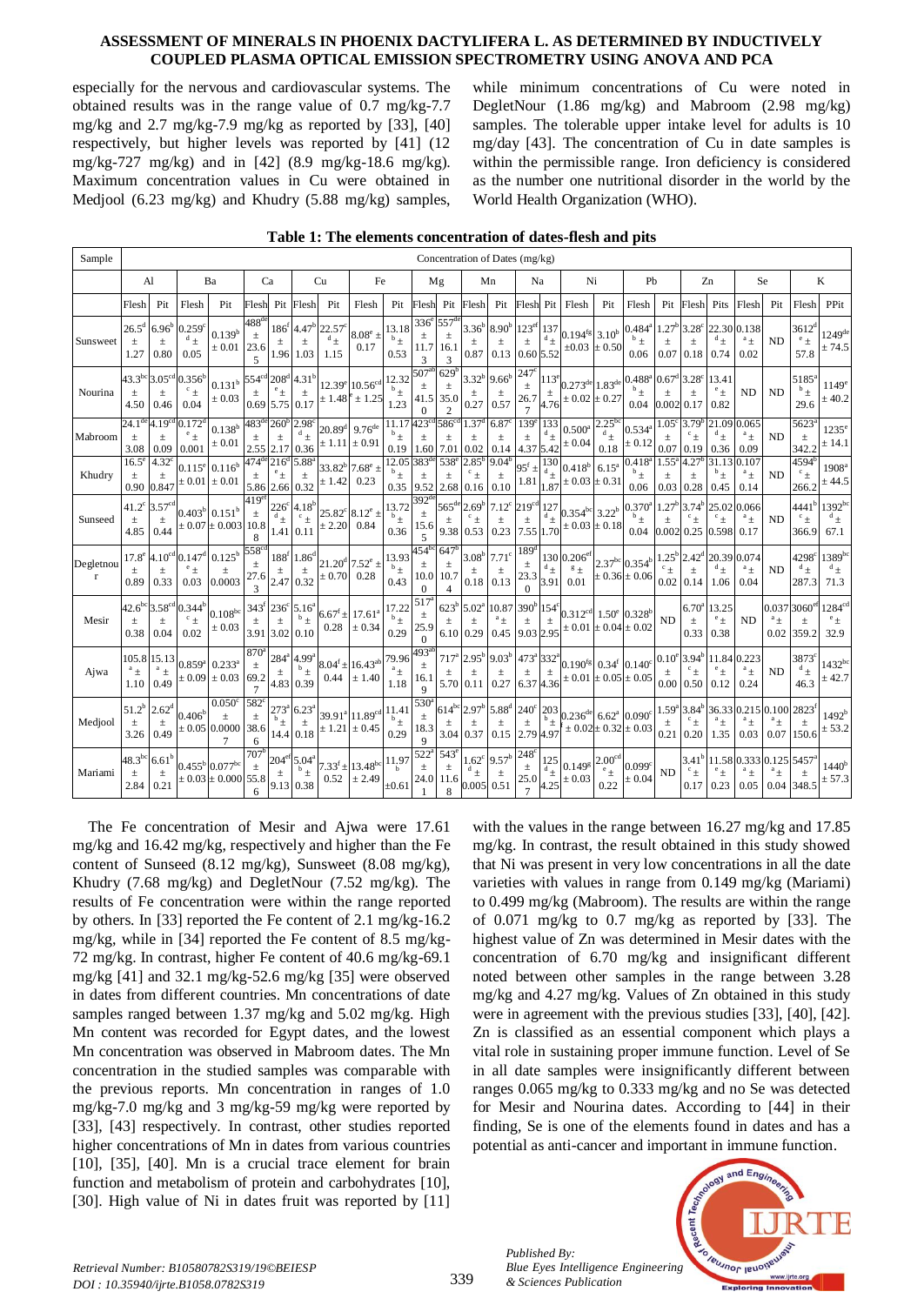# *E. Dates-Pit*

# *1. Major Elements*

The result from ICP-OES has revealed the concentration of minerals in dates-pit, as shown in Table 1. The major elements in dates-pit are same as flesh, but the values are less; K (1149 mg/kg-1908 mg/kg), Ca (186 mg/kg-284 mg/kg), Mg (538 mg/kg-717 mg/kg) and Na (113 mg/kg - 203 mg/kg). Mg was found to be higher than the dates-flesh. Khudry dates contained 1908 mg/kg of K and significantly (p<0.05) higher than other dates samples. Both Medjool and Mariami contain 1492 mg/kg and 1440 mg/kg of K, respectively and insignificantly different. The K was noted lower in both Mabroom (1235 mg/kg) and Nourina (1149 mg/kg) samples. Variability in Mg concentration among dates samples were recorded with values ranging from 538 mg/kg to 717 mg/kg. Ajwa dates recorded highest Mg concentration (717 mg/kg) followed by DegletNour (647 mg/kg), Nourina (629 mg/kg) and Mesir samples (623 mg/kg). Meanwhile, the lowest Mg content was recorded for Khudry date (538 mg/kg). Na in dates-pit is usually slightly higher than Ca, Ajwa has proven to have the maximum concentrations in both Na (332 mg/kg) and Ca (284 mg/kg). Nourina sample showed the lowest level of Na (113 mg/kg), while Sunsweet and Deglet Nour were proven to have lower concentration Ca (186 mg/kg). There is lack of information on the elemental compositions in other literature for datespit. In the United States, date pits have been a problem to the date industry as a waste stream. Pulverized ground date pits are being used on a small scale, on dirt roads as a type of road base gravel. However, finding a way to make a profit on the pits would benefit date farmers substantially [45].

# *2. Minor Elements*

The minor elements such as Fe, Cu, Zn, Mn, Pb, Ni and Se of dates pit for the 10 varieties are presented in Table 1. Fe value was the highest, followed by Cu, Zn, Mn, Pb and Ni. Fe concentration ranges between 11.17 mg/kg and 79.96 mg/kg with the highest value observed in sample Ajwa, while no significant difference was observed in the others sample. Cu ranged between 6.67 mg/kg and 39.93 mg/kg; Mesir had the lowest level of Cu while Medjool showed the highest level of Cu. There is no significant difference in Cu content between Sunseed, Sunsweet, DegletNour and Mabroom. Ajwa, Mariami and Mesir are among the samples with the lower Cu content. The analysis showed highest level of Zn (36.3 mg/kg) was present in sample Medjool and lowest level (11.58 mg/kg) was found in sample Mariami. ANOVA revealed insignificant difference in Zn content between samples Nourina, Mesir, Ajwa and Mariami which is in the range between 11.58 mg/kg and 13.41 mg/kg. Ajwa showed the highest level of Mn (10.87 mg/kg) and Medjool had the lowest content (5.89 mg/kg) while other samples were proven to have insignificant difference in the range of 6.87 mg/kg-7.71 mg/kg (Mabroom, Sunseed and DegletNour) and 8.9 mg/kg-9.66 mg/kg (Sunsweet, Ajwa, Khudry, Mariami and Nourina). Se was detected to be insignificantly different between concentration 0.037 mg/kg to 0.125 mg/kg for samples Mesir, Medjool and Marimi while the presence of Se was not detected in other samples.

Other minor elements that were observed higher in decreasing order are Al, Pb, Ni and Ba. Al ranged between 2.62 mg/kg and 15.13 mg/kg; Ajwa sample showed the highest level of Al (15.13 mg/kg) and significantly different compared to other samples while the lowest value of Al was observed in Medjool sample (2.62 mg/kg). Ba levels ranged between 0.05 mg/kg and 0.23 mg/kg with Ajwa contains the highest level and other samples were proven to be insignificantly different with range 0.05 mg/kg to 0.15 mg/kg. The content of Pb in dates-pit was in the range of 0.10 mg/kg to 1.58 mg/kg, which is within the permissible level. The highest level of Pb was found in Medjool while Ajwa shown the lowest value. Pb was not detected in Mariami and Mesir samples. Ni level was found to be highest in Medjool (6.62 mg/kg) and lowest in Ajwa (0.34 mg/kg).

# *3. Principal Components Analysis (PCA)*

The similarities of dates-flesh and dates-pit for major and minor elements in Table 1 were well observed using Principal Components Analysis (PCA).

# *F. Dates-Flesh*

# *1. Major Elements*

The first principal component (PC1) and second principal component (PC2) accounted 90% and 7% of variance, respectively, was obtained after PCA was performed on the data matrix for major elements in dates-flesh samples (Table 1). The scores and loadings matrices obtained from PCA were used to create scores and loading plots of PC1 versus PC2 of the major elements in dates-flesh as shown in Fig. 1. Scores plot explains the distribution among the samples whereas the loadings plot explains the effect of elements on the distribution of samples. Samples that are closed together in scores plot have the similarities. The scores plot shows that Ajwa, Medjool and Mesir are located between 0.6-1.6 on the right side of PC1 while in loadings plot, the element of Ca, Mg and Na are located around 0.25 on the right side of PC1. Thus, this indicates that Ajwa, Medjool and Mesir are significantly different from other samples which contained high level of Ca, Mg and Na. The confirmation was made by referring the value (mg/kg) of each element in Table 1 where Ajwa (870, 493, 473), Medjool (583, 530, 240) and Mesir (343, 517,390) for Ca, Mg and Na, respectively. The same way can be used to determine the composition of other samples for K. It can be seen that other samples are located on the left side of PC1 in the scores plot especially Mabroom (-1.2) where it can be correlated with the high level of K in the loadings plot. Mabroom and Sunsweet contained 5623 mg/kg and 3612 mg/kg of K, respectively. Composition of K in Medjool and Mesir were found to be lower than Sunsweet but not for Ajwa where it recorded 3873 mg/kg which is slightly higher than Sunsweet. Mariami has high values of Ca (707 mg/kg) and Mg (522 mg/kg), however it is classified in the group which contain highest amount of K (5457 mg/kg).



*Published By:*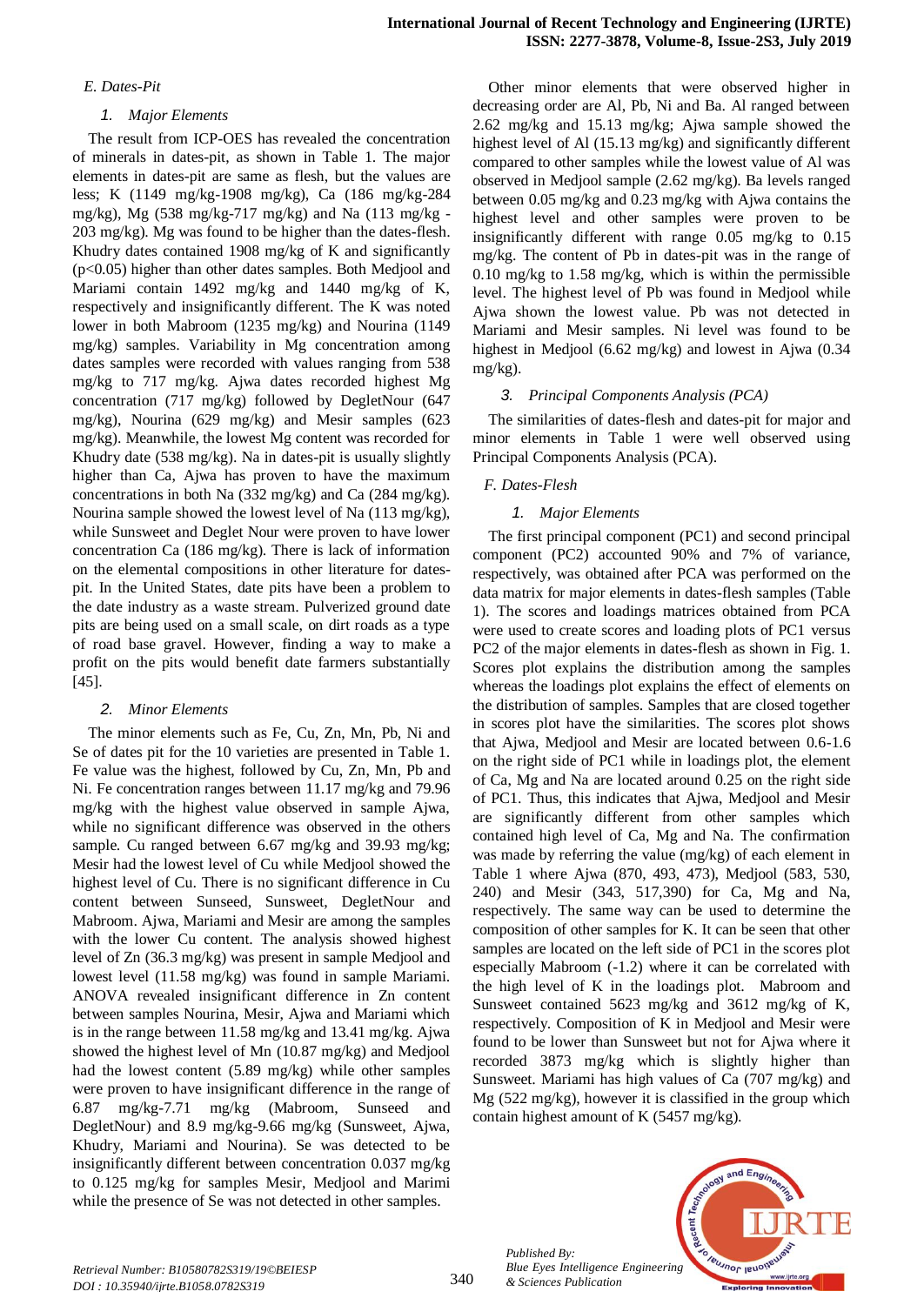

# **Fig. 1: Major elements plot of the first principal components (PC1) versus the second principal component (PC2) for the triplicate of 10 dates –flesh samples: (a) scores plot and (b) loadings plot**

#### *2. Minor Elements*

Similarly, the scores and loadings matrices obtained from PCA were used to create scores and loading plots of PC1 (97% variance) versus PC2 (2% variance) of the minor elements in dates-flesh as shown in Fig. 2. Ajwa, Medjool, Mesir and Sunseed are distributed on the positive values of PC1 in the scores plot. Loadings plot shows that Al and Fe located at approximately 1 and 0.15, respectively on PC1. Thus, it can be concluded that the samples contained high values (mg/kg) of Al and Fe; Ajwa (105.8, 16.43), Medjool (51.2, 11.89), Mesir (42.6, 17.61) and Sunseed (41.2, 8.12) respectively. However, it was observed that Sunseed is closely located with other samples due to its lowest value of Fe compared with Ajwa, Medjool and Mesir. Sunseed and other samples located at the center in the scores plot indicate that the contents of Cu, Zn and Mn; and followed by Ba, Ni, Pb and Se are closely similar. These were confirmed by referring to their values in Table 1.





#### *G. Dates-Pit*

#### *1. Major Elements*

The relationship between samples with major elements was observed by mapping the position of Mg, Na, Ca and K on PC1 of loadings plots with distribution of samples in scores plots as shown in Fig. 3, where PC1 and PC2 accounted 82% and 15% variance respectively in PCA model. The high content of those elements can be related to samples such as Ajwa to Na; Medjool and Ajwa to Ca; and Nourina to Mg. Thus, it can be seen that the values (mg/kg) of Mg, Na and Ca were high in Ajwa (717, 332, 284), Medjool (614, 203, 273) and Nourina (629, 113, 208) respectively. While, K was observed high level in Khurdy (1908 mg/kg).



*Published By: Blue Eyes Intelligence Engineering & Sciences Publication*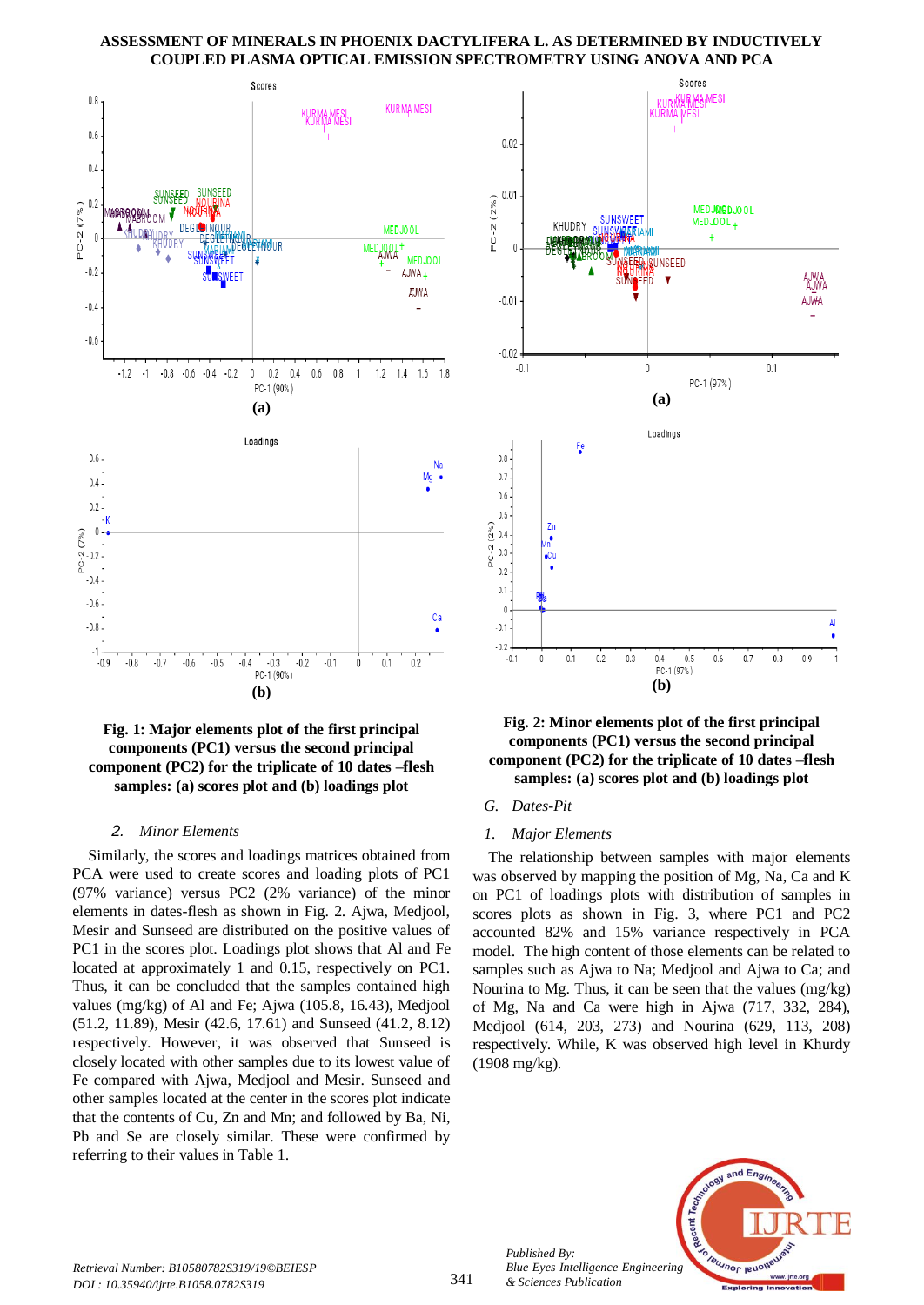



#### *2. Minor Elements*

The relationship of samples and minor elements in datespit was observed in scores and x-loadings plots as shown in Fig. 4. Ajwa was found high in Fe (79.96 mg/kg) and Al (15.13 mg/kg) whereas Medjool contained high levels of Cu (39.91 mg/kg) and Zn (36.33 mg/kg). It was found that Khudry located close to Medjool as its Cu and Zn levels were 33.82 mg/kg and 31.13 mg/kg respectively, which are not much different with Medjool. Mariami, Mesir and Nourina were found closely located in the upper part of scores plots which is related with Mn in x-loadings plot. The content of Mn in respective samples was 9.57 mg/kg, 10.87 mg/kg and 9.66 mg/kg. Other samples such as Mabroom, Negletnour, Sunsweet and Sunseed located in the middle of scores plot were found related with Ni, Pb, Ba and Se in xloadings plot where their values were closely similar.



**Fig. 4: Minor elements plot of the first principal components (PC1) versus the second principal component (PC2) for the triplicate of 10 dates –pits samples: (a) scores plot and (b) loadings plot**

## **IV. CONCLUSION**

Hence, this study provides the elemental composition of dates fruit according to different varieties, purchased from Malaysia's supermarket. Both flesh and pits were determined for their minerals content and results revealed that K was the most abundant element (5223 mg/kg for flesh and 1908 mg/kg for the pit). Based on the PCA plot, elements contained different varieties of dates sample was able to evaluate. The major elements content in dates are K, Mg, Na and Ca while other elements were observed in minor concentrations. Both Ajwa pits and flesh contained high concentration of Ca, Na and Mg. Ajwa, Medjool and Mesir dates-flesh proven to be different from other samples

Recent 1 Jeunnor lend *Blue Eyes Intelligence Engineering & Sciences Publication* 

and Eno

*Published By:*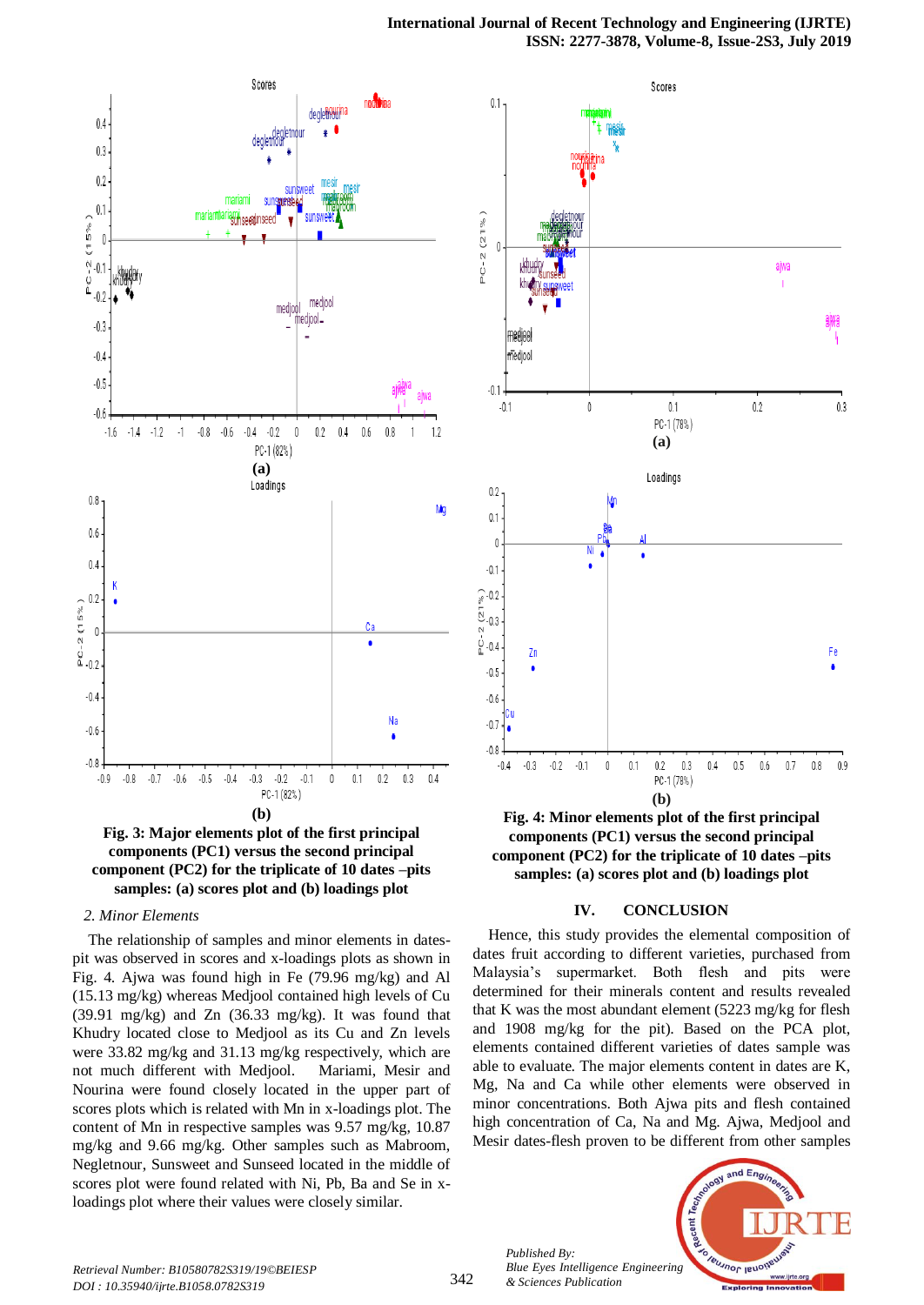in both major and minor elements. While for dates-pit, the differences were showed in Ajwa, Medjool and Khudry.

# **V. ACKNOWLEDGMENT**

The authors would like to thank the Ministry of Higher Education, Malaysia for funding this research through Niche Research Grants Scheme (USIM/NRGS\_P5/ISI/8405/52113).

# **REFERENCES**

- 1. I. A. Ahmed, A. W. Ahmed, and R. K. Robinson, "Chemical composition of date varieties as influenced by the stage of ripening," Food Chemistry, 54(3), 1995, pp. 305-309.
- 2. F. Guido, S. E. Behija, I. Manel, Z. Nesrine, F. Ali, H. Mohamed, H. A. Noureddine, and A. Lotfi, "Chemical and aroma volatile compositions of date palm (Phoenix dactylifera L.) fruits at three maturation stages," Food Chemistry, 127(4), 2011, pp. 1744-1754.
- 3. W. Braide, S. U. Oranusi, and C. C. Otali, "Nutritional, antinutritional, minerals and vitamin compositions of fourteen brands of fruit juice sold in Onitsha main market," FS J Res Basic and App Sci., 1(3), 2012, pp. 4- 6.
- 4. I. J. Salma, M. A. Sajib, M. Motalab, B. Mumtaz, S. Jahan, M. M. Hoque, and B. K. Saha, "Comparative evaluation of macro and micro-nutrient element and heavy metal contents of commercial fruit juices available in Bangladesh," American Journal of Food and Nutrition, 3(2), 2015, pp. 56-63.
- 5. F. A. Fazli, and N. A. Fazli, "Evaluation and determination of minerals content in fruits," International Journal of Plant, Animal and Environmental Sciences, 4(2), 2014, pp. 160-166.
- 6. D. Eruvbetine, "Canine nutrition and health," Seminar of Kensington Pharmaceuticals Nig. Ltd., 2003.
- 7. R. K. Murray, D. K. Granner, P. A. Mayes, and V. W. Rodwell, Harper's Biochemistry. New York: McGraw-Hill, 2000.
- 8. K. O. Soetan, C.O. Olaiya, and O. E. Oyewole, "The importance of mineral elements for humans, domestic animals and plants-A review," African Journal of Food Science, 4(5), 2010, pp. 200-222.
- 9. World Health Organization (WHO), The World Health Report 2001: Mental health: New understanding, new hope. Geneva: WHO, 2001.
- 10. M. S. Jamil, R. Nadeem, M. A. Hanif, M. A. Ali, and K. Akhtar, "Proximate composition and mineral profile of eight different unstudied date (Phoenix dactylifera L.) varieties from Pakistan," African Journal of Biotechnology, 9(22), 2010, pp. 3252-3259.
- 11. M. N. Al-Seeni, "Minerals content and antimicrobial efficacy of date extracts against some pathogenic bacteria," Life Science Journal, 19(2), 2012, pp. 504-508.
- 12. O. S. Agboola, and A. L. Adejumo, "Nutritional composition of the fruit of the Nigerian wild date palm, Phoenix dactylifera," World Journal of Dairy and Food Sciences, 8(2), 2013, pp. 196-200.
- 13. M. A. Sahari, M. Barzegar, and R. Radfar, "Effect of varieties on the composition of dates (Phoenix dactylifera L.)—note," Food Science and Technology International, 13(4), 2007, pp. 269-275.
- 14. R. Bhat, K. Kiran, A. B. Arun, and A. A Karim, "Determination of mineral composition and heavy metal content of some nutraceutically valued plant products," Food Analytical Methods, 3(3), 2010, pp. 181-187.
- 15. H. Altundag, and M. Tuzen, "Comparison of dry, wet and microwave digestion methods for the multi element determination in some dried fruit samples by ICP-OES,"

Food and Chemical Toxicology, 49(11), 2011, pp. 2800- 2807.

- 16. K. K. Taha, and F. M. Al Ghtani, "Determination of the elemental contents of date palm (Phoenix dactylifera L.) from Kharj Saudi Arabia," World Scientific News, 12, 2015, pp. 125-135.
- 17. G. Tyler, and S. J. Yvon, ICP-OES, ICP-MS and AAS techniques compared. ICP Optical Emission Spectroscopy Technical Note, New Jersey: Kyoto: Horiba Group, 1995.
- 18. G. Baskaran, N. A. Masdor, M. A. Syed, and M. Y. Shukor, "An inhibitive enzyme assay to detect mercury and zinc using protease from Coriandrum sativum," Scientific World Journal, 2013, 2013, pp. 1-7.
- 19. E. A. Assirey, "Nutritional composition of fruit of 10 date palm (Phoenix dactylifera L.) cultivars grown in Saudi Arabia," Journal of Taibah University for Science, 9(1), 2015, pp. 75-79.
- 20. F. Y. Al-Juhaimi, S. H. Hamad, I. S. Al-Ahaideb, M. M. Al-Otaibi, K. Ghafoor, T. Abbasi, and S. A. Abbasi, "Biogas production through the anaerobic digestion of date palm tree wastes-process optimization," BioResources, 9(2), 2014, pp. 3323-3333.
- 21. F. A. Juhaimi, K. Ghafoor, and M. M. Özcan, "Physical and chemical properties, antioxidant activity, total phenol and mineral profile of seeds of seven different date fruit (Phoenix dactylifera L.) varieties," International Journal of Food Sciences and Nutrition, 63(1), 2012, pp. 84-89.
- 22. R. G. Brereton, Chemometrics: Data Analysis for the Laboratory and Chemical Plant. New Jersey: John Wiley and Sons, 2003.
- 23. A. Kolasani, H. Xu, and M. Millikan, "Evaluation of mineral content of Chinese medicinal herbs used to improve kidney function with chemometrics," Food Chemistry, 127(4), 2011, pp. 1465-1471.
- 24. S. Zhang, Y. Wei, S. Wei, H. Liu, and B. Guo, "Authentication of Zhongning wolfberry with geographical indication by mineral profile," International Journal of Food Science and Technology, 52(2), 2017, pp. 457-463.
- 25. I. Coelho, A. Rego, S. Gueifão, A. C. Nascimento, and I. Castanheira, "Application of chemometric methods for multi‐elemental characterization of fruit juices and nectars analysed in the Portuguese Total Diet Studies pilot study," Journal of Chemometrics, 31(2), 2017, pp. 1-11.
- 26. S. P. Kek, N. L. Chin, S. W. Tan, Y. A. Yusof, and L. S. Chua, "Classification of honey from its bee origin via chemical profiles and mineral content," Food Analytical Methods, 10(1), 2017, pp. 19-30.
- 27. A. G. Potortί, V. L. Turco, M. Saitta, G. D. Bua, A. Tropea, G. Dugo, and G. D. Bella, "Chemometric analysis of minerals and trace elements in Sicilian wines from two different grape cultivars," Natural Product Research, 31(9), 2017, pp. 1000-1005.
- 28. C. G. Novaes, I. L. da Silva Romão, B. G. Santos, J. P. Ribeiro, M. A. Bezerra, and E. G. da Silva, "Screening of Passiflora L. mineral content using principal component analysis and Kohonen self-organizing maps," Food Chemistry, 233, 2017, pp. 507-513.
- 29. S. Parvin, D. Easmin, A. Sheikh, M. Biswas, S. C. Sharma, M. G. Jahan, M. A. Islam, M. S. Shovon, and N. Roy, "Nutritional analysis of date fruits (Phoenix dactylifera L.) in perspective of Bangladesh," American Journal of Life Sciences, 3(4), 2015, pp. 274-278.



*Published By:*